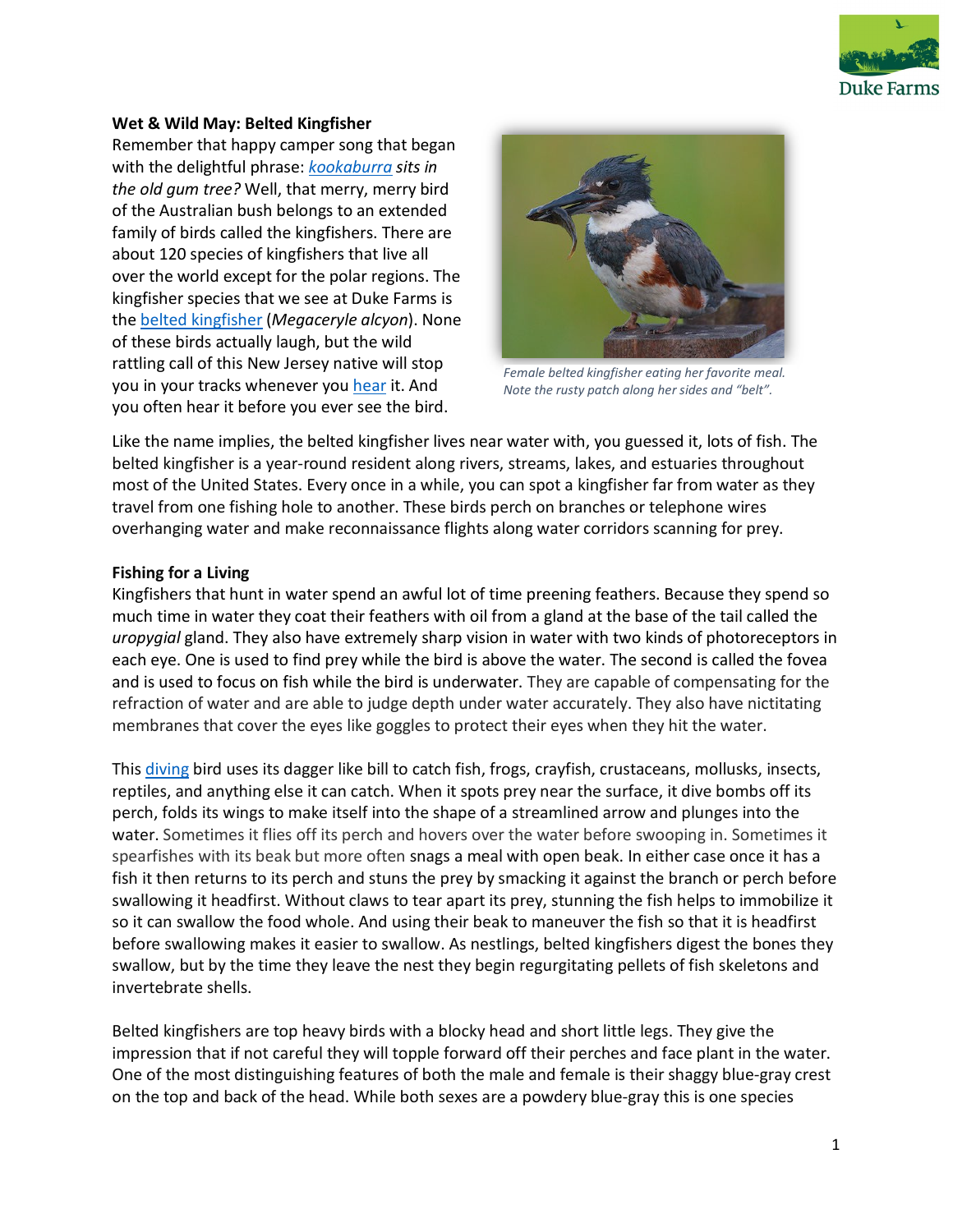

where the female is actually more colorful than the male. Both sexes have white underbellies and Vshaped blue-gray neck-bibs, but the female also has a broad rust [colored band](https://www.allaboutbirds.org/news/why-do-female-belted-kingfishers-have-an-extra-rust-colored-belt-that-the-males-dont-have/) or "belt" across her midsection. Their beaks are thick, pointed and straight and their tails are banded gray and white.

# **Breeding and Nesting**

Belted kingfishers are solitary birds until the breeding season and form new pairs every year. Males establish territories along shorelines, and they court the females by bringing them gifts of food. Both defend their territory by attacking and driving intruders away. If threatened, the birds may scream, ruffle their crests, spread their wings, and raise the patch of white feathers next to each eye. They fly back and forth along the water course and call with their frantic rattle to scare off all trespassers.



*The male belted kingfisher is gray and white, one of the few birds less colorful than the female.*

Belted kingfishers don't nest in trees but excavate burrows in the bare banks of rivers and streams instead. Kingfishers will sometimes nest among bank swallows along the same stream bank. Roughwinged swallows may attempt to nest in kingfisher burrows, but never with success. Kingfishers will fly in and out and scold continuously to drive the swallows away. If there are no suitable streambanks available, they will settle for a ditch, landfill, or sand pit far from water.

Kingfishers scout for a nest bank together during courtship. When they find a possible nest location, the male probes the bank with his bill and flies back and forth to the female seeking her approval. She sounds very opinionated as she calls to him continuously from a nearby perch. When they

agree on a location, the male and the female both take turns digging out a burrow, but males spend about twice as much time digging their mates. Although kingfishers have short legs and small feet, they have a specialized long, flat toe and sharp, pointed claws that they use like shovels. It normally takes the birds anywhere from a week to 3 weeks to finish the job. They make a tunnel 3 to 6 feet long and slope it upward so that rainwater won't collect and flood the nest. The burrow ends in a chamber about a foot in diameter and 6 inches from floor to ceiling. The birds do not line the burrow with feathers or grass, but over the course of a season a layer of undigested fish bones, fish scales, and other detritus builds up in the burrow.



*Kingfisher chicks viewing their world from their nest burrow. Photo credit: QDC News 2013*

The female lays 5 to 8 eggs on the bare earth floor and both the male and female incubate them for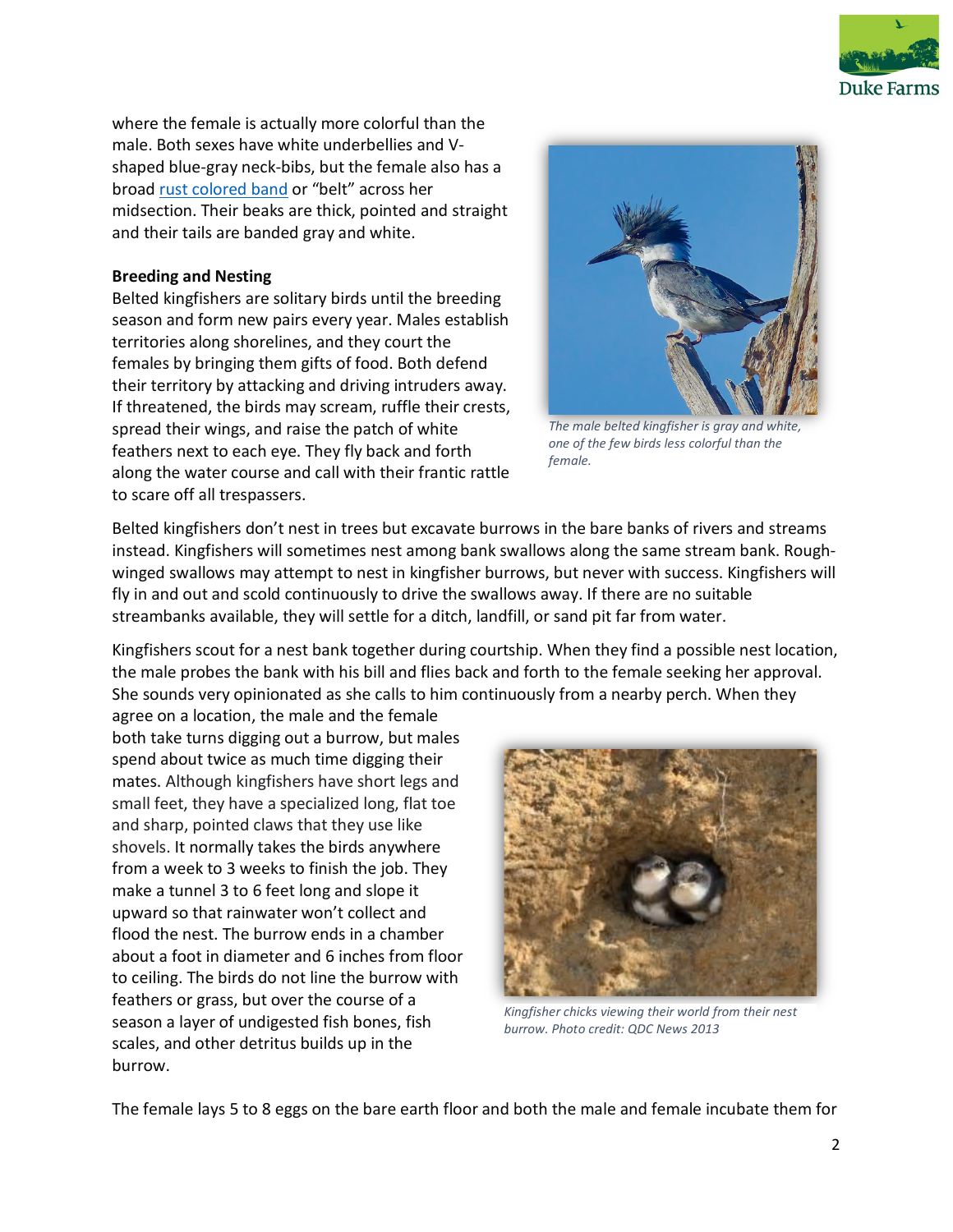

a little more than 3 weeks. The chicks are born naked and helpless with their eyes closed and stay in the nest for 3 to 8 weeks. In the beginning both parents feed them partially digested fish, later whole fish. These birds teach their young to fish by dropping dead prey into the water for the young to retrieve. When they fledge the parents only feed them for a short time before they are on their own. Eventually the pair will drive the offspring away from the territory and may raise another brood in one season. It's a curious fact that as nestlings, belted kingfishers have stomachs that are so acidic they can digest bones, fish scales, and crustacean shells. But by the time they fledge, their stomachs change, and they no longer digest the hard stuff. Once they leave the nest, they regurgitate pellets much like owls do.

The belted kingfisher is a thrill to see at Duke Farms. Look for them at the bridge by the South Gate just as you enter the park and by the waterfall on Duke's Brook. Of course, with 9 lakes and the Raritan River at their beck and call, the kingfisher can be spotted just about anywhere on the property. Keep your eyes and especially your ears open as you explore the park. Remember you often hear them before they come into view!

# **Activity: Test your Kingfisher Knowledge**

Kingfishers really are masters at detecting and catching fish. Watch these two videos; one of the belted kingfisher and of the more colorful species found in Europe, the common kingfisher. Although they are two different species, all kingfishers that live in water have similar behaviors and hunting techniques. Pay close attention to what is happening in the videos and read the article again for additional information. Then test your knowledge.



*Female kingfisher catches a big one!* 

[Belted kingfisher video](https://www.youtube.com/watch?v=wF0Xxy61cBI) [Common kingfisher video](https://www.youtube.com/watch?v=82o224s-Au8)

Q. What does the kingfisher eat?

A. Fish and aquatic organisms like frogs, crustaceans, mollusks, and insects.

- Q. Why does the kingfisher spend so much time preening feathers?
- A. To coat itself with oil to repel water and protect them.
- Q. Where does the kingfisher get the oil from?
- A. From a gland at the base of the tail, called the uropygial gland.
- Q. What do they do when they catch a fish? Why do they do this?
- A. Fly back to a perch and smack the fish on a hard surface to stun it and immobilize it.